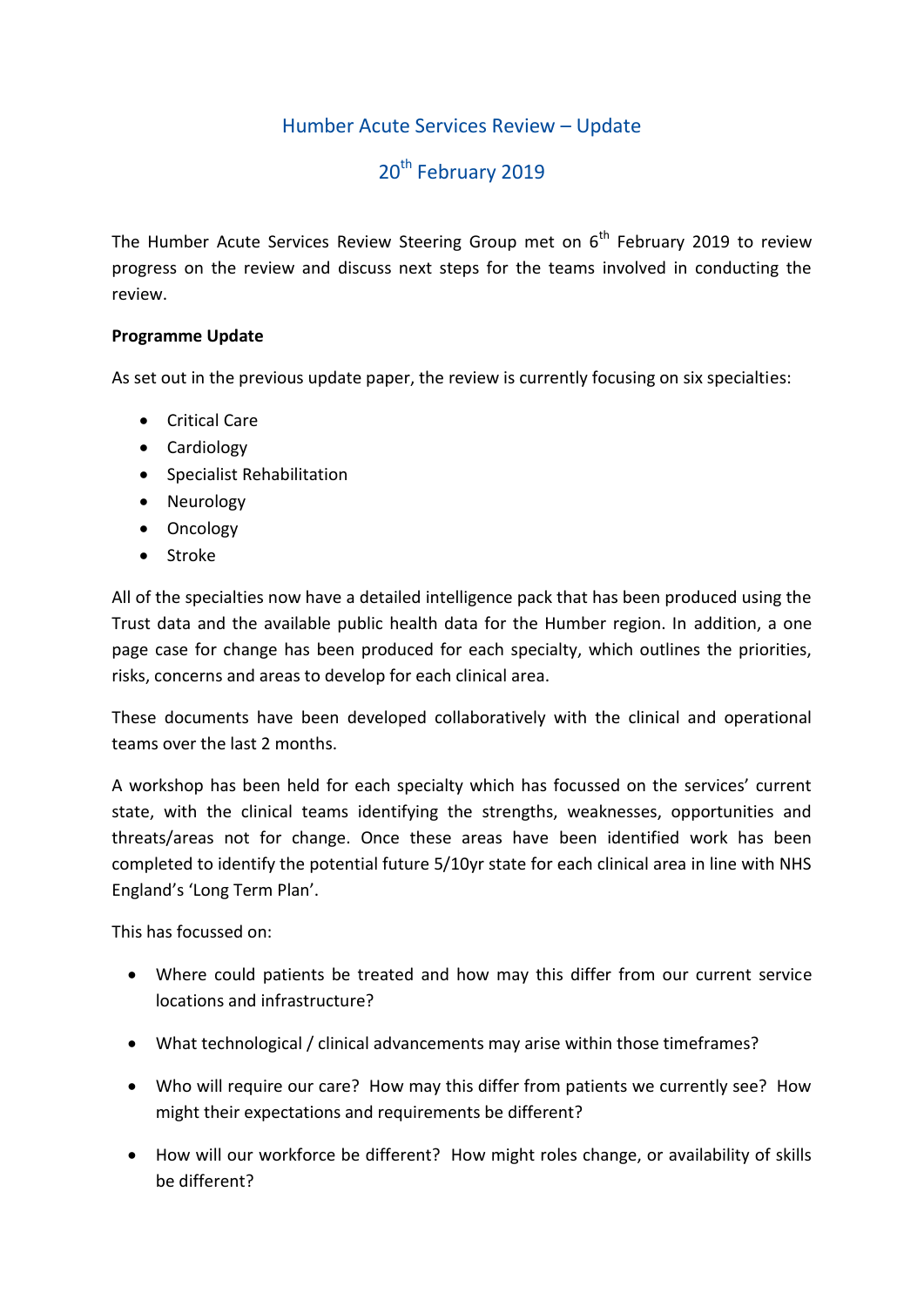• Interdependencies with other specialties and any potential requirements from them to support future models

The next set of clinical meetings will be taking place throughout February and March. These clinical workshops will support the specialty teams to produce draft proposals for their service area by April, for wider discussion with partners.

The high-level case for change that was developed in January 2018 is being refreshed and updated in more detail to encompass transformation priorities for all services. This will be completed by the end of March and will form the basis for a more comprehensive clinical strategy for acute services across the Humber.

### **Engagement and Involvement**

Patient, public and staff engagement remains a key priority for the review team.

A Citizen's Panel to support the review has been formed. The panel held its first meeting on  $12<sup>th</sup>$  December 2018, the purpose of which was to brief panel members about the Acute Review and their role in supporting our engagement work. The role of the Citizen's Panel will be to listen to, discuss and make recommendations on the scenarios and potential solutions presented and to ensure that the needs of the wider local community are reflected in any recommendations made. The panel will meet again in March to discuss any emerging thinking in relation to the specialties currently under review ahead of proposals being finalised.

Specialty-specific focus groups with patients and carers have also been taking place over recent weeks. To date three workshops have taken place with a further two planned for  $6<sup>th</sup>$ and  $7<sup>th</sup>$  March (further details are available online: [https://humbercoastandvale.org.uk/get](https://humbercoastandvale.org.uk/get-involved/#events)[involved/#events\)](https://humbercoastandvale.org.uk/get-involved/#events). The first two workshops (in Grimsby and Willerby) discussed with patients their experiences of cardiology and critical care services in the Humber area and explored key challenges and priorities for improvement. A third workshop took place in Goole, looking at neurology, stroke and complex rehabilitation services. When all five workshops have taken place, a summary of the feedback gathered will be uploaded to the review website.

In addition, the review is working with a local voluntary sector partner, Humber and Wolds Rural Action, to undertake targeted community engagement with existing local groups who might not otherwise get involved. Over the coming weeks they will be visiting a number of existing local community groups to raise awareness of the review and how people can get involved as well as finding out vital information about the impact of health service changes on different individuals and communities.